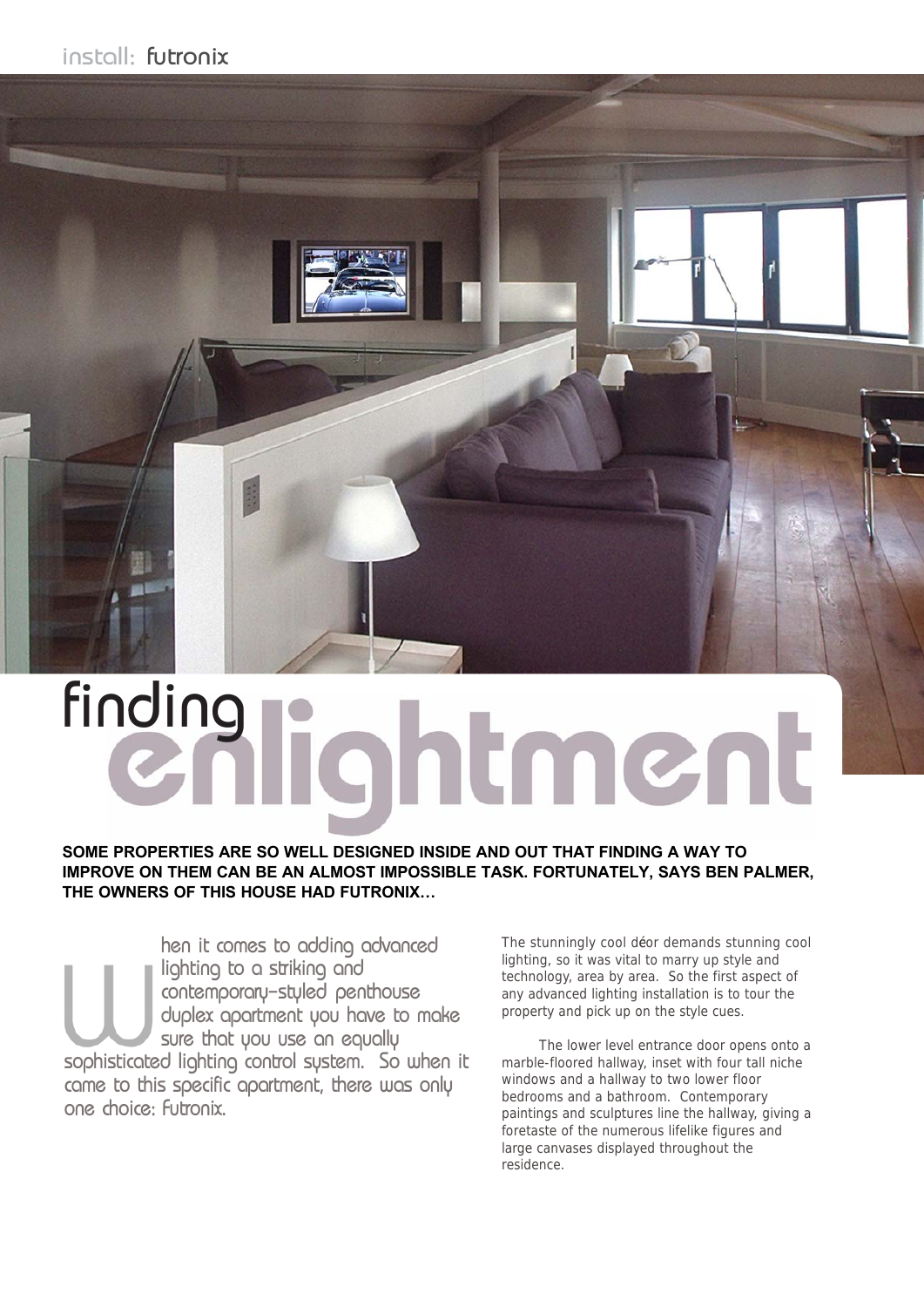### Ups and downs

A stone-flagged dining room continues the minimalist aesthetics, with clean-lined furnishings and glassware, vertical windows and more artworks. Then, behind the staircase with solid wood treads curves upwards to a spacious living room with exposed 'industrial girder' ceiling, fireplace with stainless flue, comfortable lounge seating and a large wall-mounted plasma TV with in-built speakers. Wrap-around windowwalls showcase urban skyline views and give access to an extensive outdoor deck area with 'tent' awning, sculptures and water features-ideal for relaxation or entertainment. And, finally, the master bedroom with en suite and a guest bathroom are also on the upper floor.

So, where to start with such a project? Well, the owners realised from the outset that intelligent lighting and automation control systems were integral to the realisation of their personal vision for this superb high-rise duplex. So, taking professional advice, installation and commissioning by their selected Futronix installer began, area by area…

### Elements of control

To control lighting, ancillary equipment, security systems and water features throughout the house, a total of six Futronix Enviroscene 805 racks were specified and installed. Together, these panels provide 48 programmable lighting circuits. System monitoring, programming and control, meanwhile, was confined to a central location in the owner's home/office via a PC linked to the system.



The whole-house Enviroscene-based system installed controls all external lighting for the front and rear entrance areas, as well as interior lighting in the lobby and hallways, dining room, kitchen area, stairwell, and lounge/entertainment area. The two Enviroscene units controlling lighting and water feature pumps for the upper level outdoor deck area were able to be installed in an exterior IP-rated enclosure housing pumping and heating systems, thanks to the Enviroscene's aircraft-grade stainless steel chassis.



### The low down

On the lower level, the entrance hallway is lit by recessed downlights, controlled by multi-location switches at each end of the hallway. At the inner end of the hallway a wall-mounted Home-Icon Touch Screen controller - with full colour TFT display and interactive graphics depicting the residence and its systems -provides whole-house control from one location.

In keeping with the stylish simplicity of décor and furniture the dining area is illuminated by several halogen spotlights recessed in the uncluttered ceiling, while halogen recessed downlights highlight the large painting and artworks.

In the kitchen, illumination includes a mixture of halogen and low-voltage task lighting over the islandrange, sinks and counters requiring bright lighting, plus fluorescent lighting concealed under the overhead cabinets.

So, even with multiple lights and circuits available, the Enviroscene system can easily provide lighting 'scenes' for any required purpose, giving the owners complete flexibility.